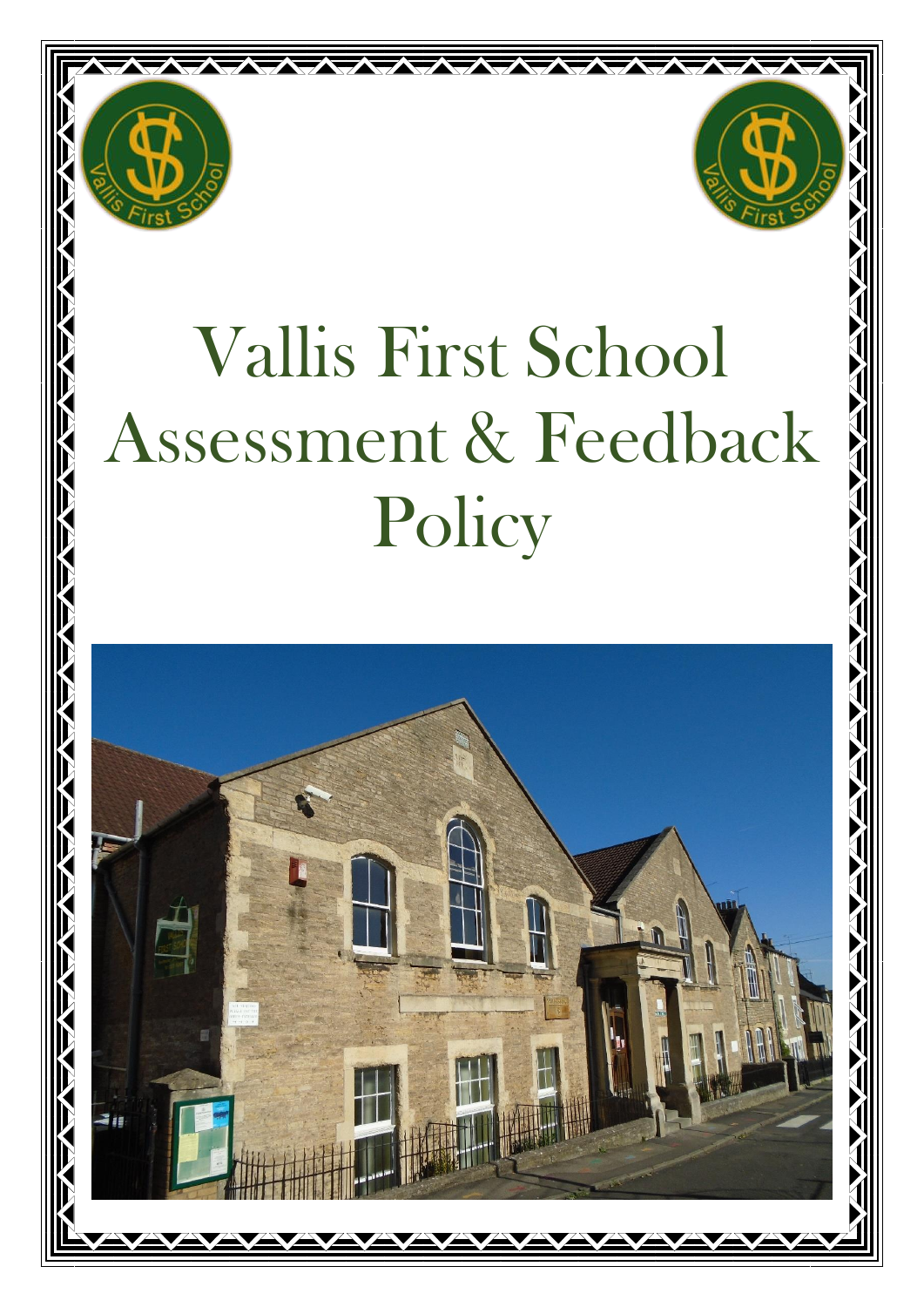# **Vallis First School Assessment & Feedback Policy**

### **Marking**

Feedback through marking can help a child understand their next steps. Our key principles are:-

- Children will be provided with feedback from adults and their peers that takes their learning forward.
- In order for this to develop, we agree that oral and written feedback must be:

Manageable **Meaningful** Motivating **Timely** 

- Adults will mainly give verbal feedback at the point of learning to ensure that errors do not become embedded.
- Children will be encouraged to identify their own errors in key non-negotiables e.g. number reversal, spelling high frequency words for their year group correctly and technical aspects of writing.
- All work should be marked, discussed or acknowledged in some way to show it is valued.
- Children themselves will be trained in effective feedback techniques so that they become skilled in giving and receiving feedback and can evaluate their own and others' efforts accurately and sensitively against agreed success criteria.
- Visualisers will be used to celebrate successful learning and to discuss errors or misconceptions.

Adults will give feedback in written form using the following codes written in a circle:

- $\circ$  I = Independent
- $\circ$  S = Supported
- $\circ$  S $\rightarrow$ I Supported leading to independent
- $\circ$  P = Paired work
- $\circ$  V = Verbal discussion with the child (including key word to indicate focus of discussion)

## **Assessment**

At Vallis we aim to:

- Make a judgement about a child's progress and attainment based on knowledge gained through techniques such as observation, questioning, independent work and class assessments.
- Provide an accurate picture of every child's achievement and progress.
- Share with children and parents how they are going to make the next steps of improvement.
- Ensure that teachers plan work that accurately reflects the needs of every child.
- Support subject leaders in monitoring progression and achievement in their subject area.
- Provide the leadership group and governors with regular reports that enable them to make judgements about the effectiveness of the school.
- Moderate work on a regular basis within school and in partnership with other schools to ensure accuracy of judgements.

*Age Related Standards*